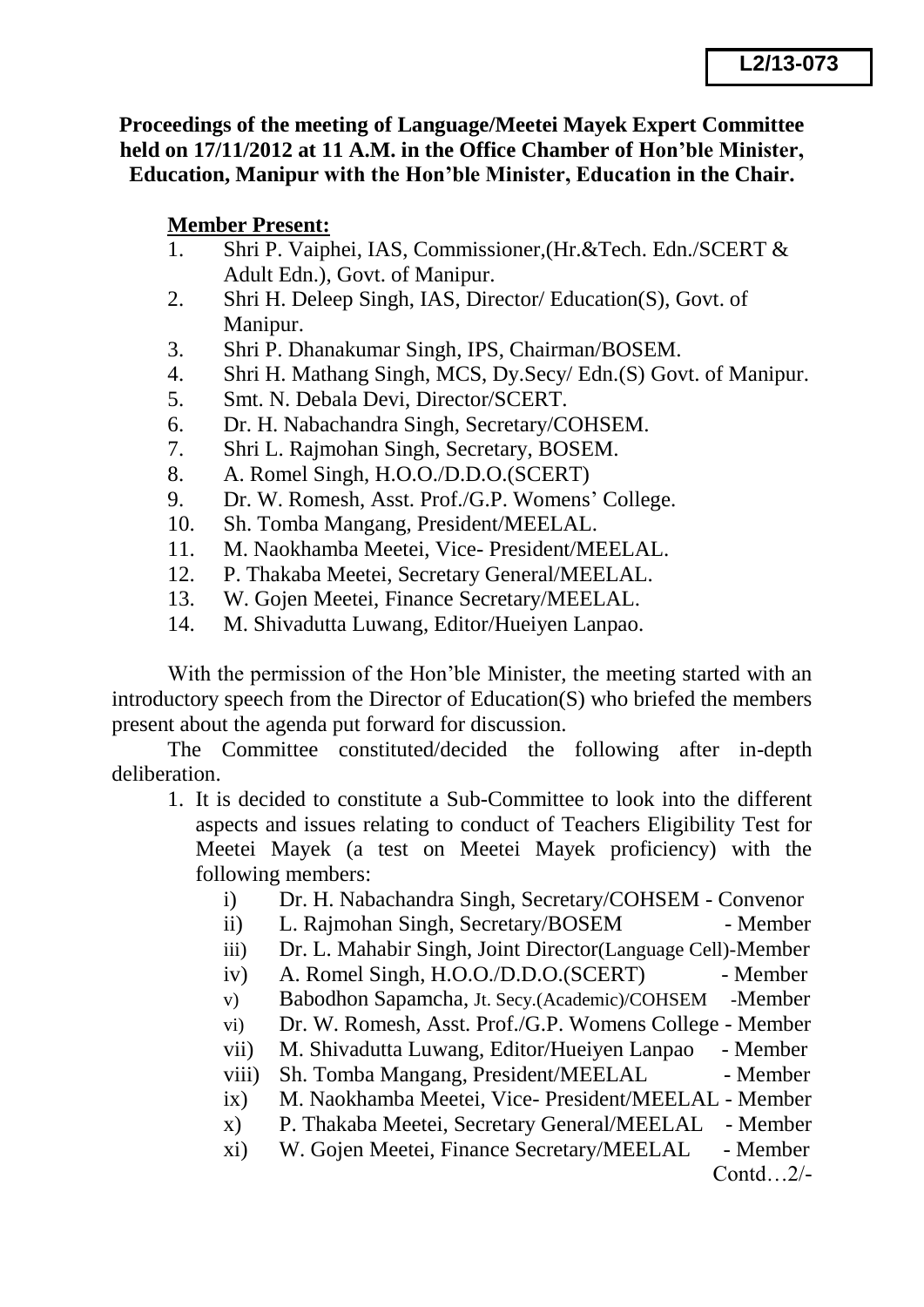The Sub-Committee was advised to prepare criteria and module for the Test and submit a comprehensive report to the Committee in 20 days time.

- 2. The Sub-Committee was also advised to examine the ways and means as to how the proposal of compulsory learning of MIL up to Class X could be carried out within the framework of NCF-2005.
- 3. SCERT will prepare a comprehensive proposal to conduct a Meetei Mayek Orientation Program for in-service Graduate Teachers and submit to the Committee at an early date.
- 4. Production of Manipuri Textbooks for Classes IX and X in Meetei Mayek and Roman script should be done by the Board of Secondary Education, Manipur and made available the textbooks so transcribed, well ahead of the commencement of School Session 2013.
- 5. The Unicode Standard that has uploaded on the internet some unrecognized Meetei Mayek characters (Meetei Mayek Extensions) besides the Meetei Mayek characters recognized by the Govt. of Manipur should be informed to delete all the unrecognized Meetei Mayek characters to avoid any controversy.
- 6. Administrative Department/Education(S) will take initiative for amendment of Manipur State Official Language Act-1979/Clause 2(f).
- 7. Next meeting of the Committee is fixed on  $17<sup>th</sup>$  December, 2012 at 11 a.m. at the Chamber of the Hon'ble Minister/Education, Manipur.

 **Sd/-**

 **(M. Okendro) Minister/Education(S), Manipur Chairman Language/Meetei Mayek Expert Committee**

Contd…3/-